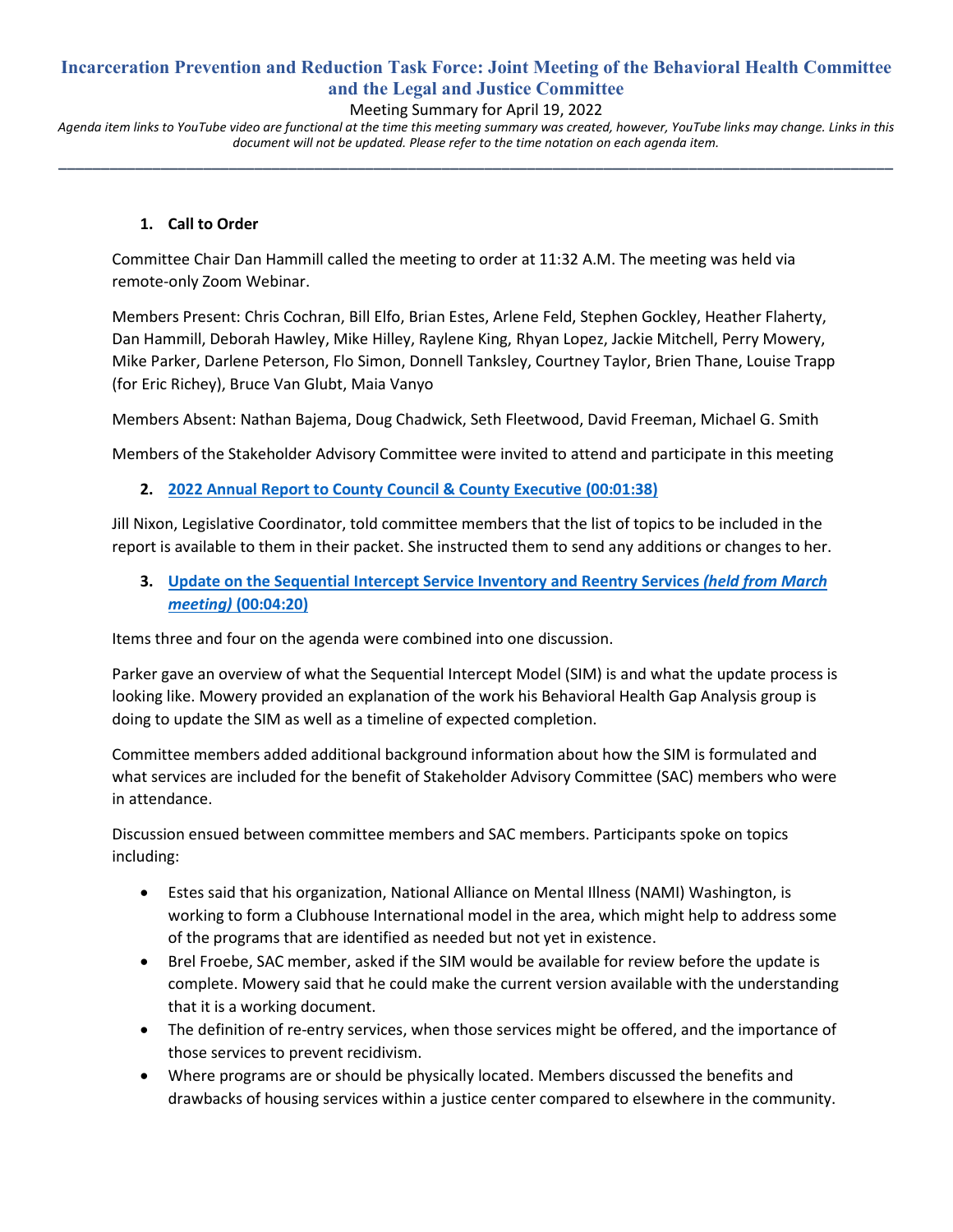# **Incarceration Prevention and Reduction Task Force: Joint Meeting of the Behavioral Health Committee and the Legal and Justice Committee**

## Meeting Summary for April 19, 2022

*Agenda item links to YouTube video are functional at the time this meeting summary was created, however, YouTube links may change. Links in this document will not be updated. Please refer to the time notation on each agenda item.* **\_\_\_\_\_\_\_\_\_\_\_\_\_\_\_\_\_\_\_\_\_\_\_\_\_\_\_\_\_\_\_\_\_\_\_\_\_\_\_\_\_\_\_\_\_\_\_\_\_\_\_\_\_\_\_\_\_\_\_\_\_\_\_\_\_\_\_\_\_\_\_\_\_\_\_\_\_\_\_\_\_\_\_\_\_\_\_\_\_\_\_\_\_\_\_\_\_\_**

- What treatments are currently provided at the jail. Mitchell reported that they are very limited in terms of space and are not able to provide as much as they would like.
- Re-entry protocols for treatment centers, including admittance to treatment for competency restoration and the next steps after restoration is complete.
	- $\circ$  Jason Smith, SAC member and public defense contractor, described the difference between substance use disorder (SUD) treatment and competency restoration. Vanyo and Jones expanded on the competency restoration process and the delays that often occur.
- Jones stated that expediting the steps post-competency restoration would be very beneficial so that individuals don't decompensate and have to start the process again. King pointed out the hinderances to this, which had previously been identified by Vanyo.
- Individuals charged with a misdemeanor are not subject to the Trueblood decision so competency restoration takes longer. They are also more likely to be in the community instead of in jail awaiting trial. Due to the extended timeline and other factors, King described the creation of a revolving door effect that often ends in individuals committing higher level crimes and ending up in jail or Western State Hospital.
- The restoration process is extremely confusing, overwhelming, and traumatizing for those in the system, especially if they are experiencing mental health issues.
- Mowery and Mitchell summarized the new Response Systems Division and the work that the Recovery Navigators will be doing.

Gaps in services identified included:

- Navigators who work between systems and can identify gaps.
- Smith said that he would see a benefit in having an on staff social worker on his team in the offices of public defenders. These employees would be able to coordinate with clients and guide them to available services. Taylor agreed that the public defense system needs more social workers and mental health professionals.
- Options to pursue recovery outside of incarceration systems.
- Inequalities regarding gender and justice. King reported that the Administrative Office of the Courts had a lot of information and resources on this subject.
	- o Accurate and complete data collection is key
	- o There is a need for childcare for justice-involved individuals
	- $\circ$  Civil attorneys need to be available for those without access to one, for example domestic violence victims with children
- Barriers to free services. Not all individuals may know what services are available to them, whether they are incarcerated or not. They also may not have transportation to access those services.
- Navigators to provide a warm hand-off during re-entry. These are needed for both those with mental health issues and those without.